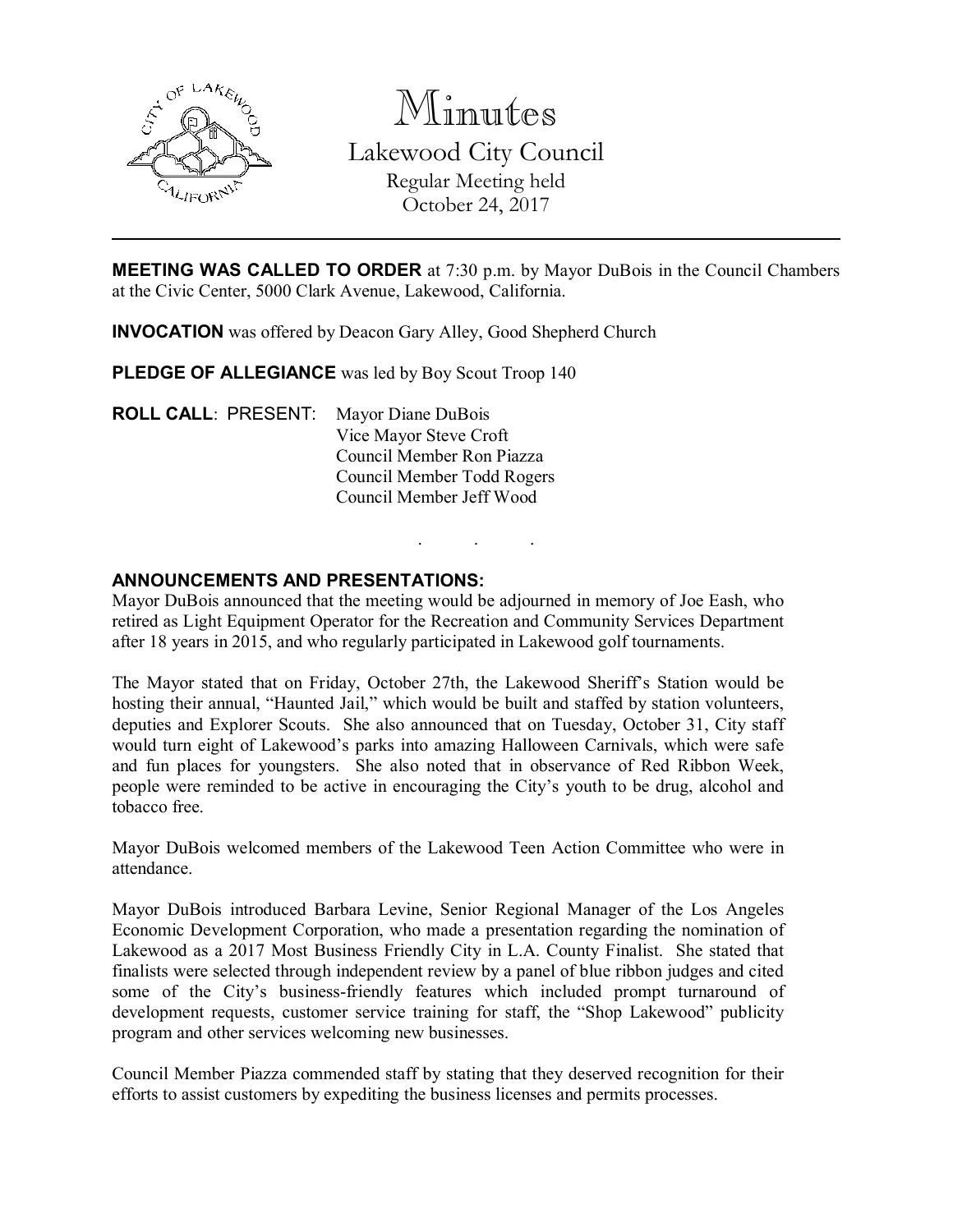## ANNOUNCEMENTS AND PRESENTATIONS: - Continued

Council Member Rogers remarked on the success of the flu shot clinic held last week at the Weingart Senior Center by the L.A. County Department of Health noting how well the vaccination services were received by residents. He explained that he had recently received communications from Lakewood residents expressing their concerns regarding the prospect of a marijuana dispensary being considered at the Milk Barn location. He stated for the record that the proposed dispensary was located in the City of Long Beach and that Lakewood had no authority in the zoning or application process.

City Manager Thaddeus McCormack stated that he had contacted staff in Long Beach to receive information on the pending business and to voice concerns. He stated that they would be providing a telephone hotline which would be the best venue to submit oppositions.

Mr. McCormack responded to Council Member Wood's inquiry regarding the building set up by stating that the entire structure would be razed and a new one constructed.

. . .

#### ROUTINE ITEMS:

VICE MAYOR CROFT MOVED AND COUNCIL MEMBER PIAZZA SECONDED TO APPROVE ROUTINE ITEMS 1 THROUGH 8.

- RI-1 Approval of Minutes of the Meetings held September 26, and October 10, 2017
- RI-2 Approval of Personnel Transactions
- RI-3 Approval of Registers of Demands
- RI-4 Approval of Monthly Report of Investment Transactions
- RI-5 Approval of Quarterly Schedule of Investments
- RI-6 RESOLUTION NO. 2017-57; A RESOLUTION OF THE CITY COUNCIL OF THE CITY OF LAKEWOOD RESCINDING A RESOLUTION ESTABLISHING A PHYSICALLY HANDICAPPED PERSONS DESIGNATED PARKING SPACE WITHIN THE CITY OF LAKEWOOD
- RI-7 RESOLUTION NO. 2017-58; A RESOLUTION OF THE CITY COUNCIL OF THE CITY OF LAKEWOOD ESTABLISHING "NO PARKING 11:00 P.M. TO 7:00 A.M." ON DEL HOLLOW STREET AND ON PORTIONS OF MEADOW WOOD AVENUE AND ELDERHALL AVENUE WITHIN THE CITY OF LAKEWOOD
- RI-8 Approval of Request for Substitution of Sub-contractor for Public Works Contract 2016-1R, Improvements to the Existing Burns Community Center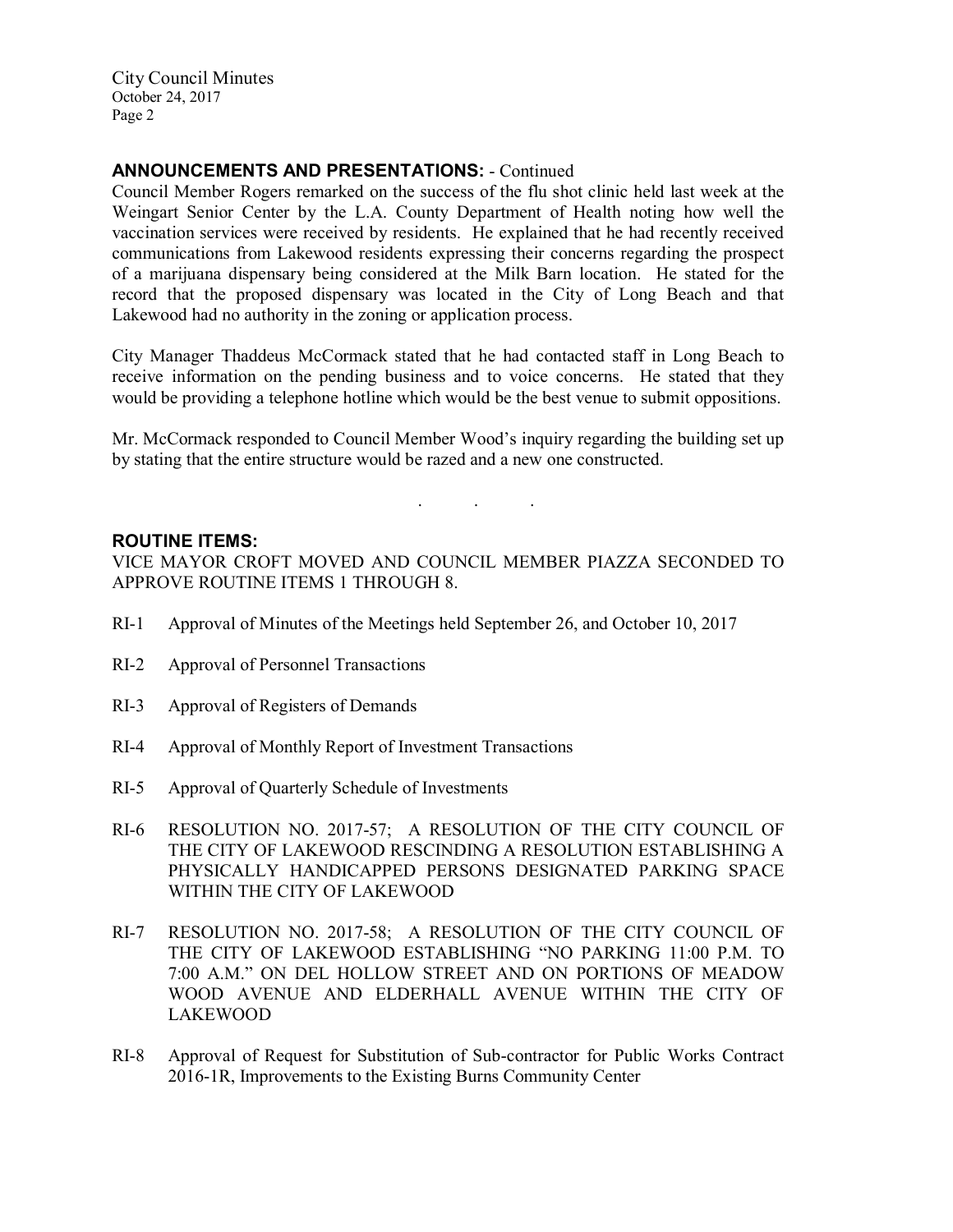### ROUTINE ITEMS: - Continued UPON ROLL CALL VOTE, THE MOTION WAS APPROVED:

AYES: COUNCIL MEMBERS: Wood, Piazza, Croft, Rogers and DuBois NAYS: COUNCIL MEMBERS: None

# 1.1 • AWARD OF BID FOR PURCHASING BID PUR04-17, MICROSOFT SELECT LICENSE – MS OFFICE 2016 STANDARD

. . .

Administrative Services Director Diane Perkin presented a report based on the memo contained in the agenda and stated that three bids had been received for licenses of Microsoft 2016 Office Standard. She provided a brief summary of the implementation schedule. It was the recommendation of staff that the City Council authorize the purchase of 210 Microsoft 2016 Office Standard licenses from the low bidder, CDW-G at the proposed contract price of \$50,337.

Ms. Perkin confirmed for Council Member Wood that software upgrades would be included.

Mayor DuBois opened the public hearing at 7:52 p.m. and called for anyone in the audience wishing to address the City Council on this matter. There was no response.

COUNCIL MEMBER WOOD MOVED AND COUNCIL MEMBER PIAZZA SECONDED TO AUTHORIZE THE PURCHASE OF THE MICROSOFT 2016 OFFICE STANDARD LICENSE FROM CDW-G AT THE CONTRACT PRICE OF \$50,337. UPON ROLL CALL VOTE, THE MOTION WAS APPROVED:

AYES: COUNCIL MEMBERS: Wood, Piazza, Croft, Rogers and DuBois NAYS: COUNCIL MEMBERS: None

2.1 • SECOND READING AND ADOPTION OF ORDINANCE NO. 2017-8; PERTAINING TO THE DATE OF THE GENERAL MUNICIPAL ELECTION

. . .

Steve Skolnik, for the City Attorney, advised that a presentation on the proposed ordinance had been made at the City Council's previous meeting and the ordinance was presented for second reading and adoption at this time.

Responding to Vice Mayor Croft's inquiry regarding the length of time for the approval process, Mr. Skolnik stated that the County did not provide a specific schedule but that no delays were expected.

ORDINANCE NO. 2017-8; AN ORDINANCE OF THE CITY OF LAKEWOOD MOVING THE CITY'S GENERAL MUNICIPAL ELECTIONS TO THE FIRST TUESDAY AFTER THE FIRST MONDAY IN MARCH OF EACH EVEN-NUMBERED YEAR BEGINNING IN MARCH OF 2021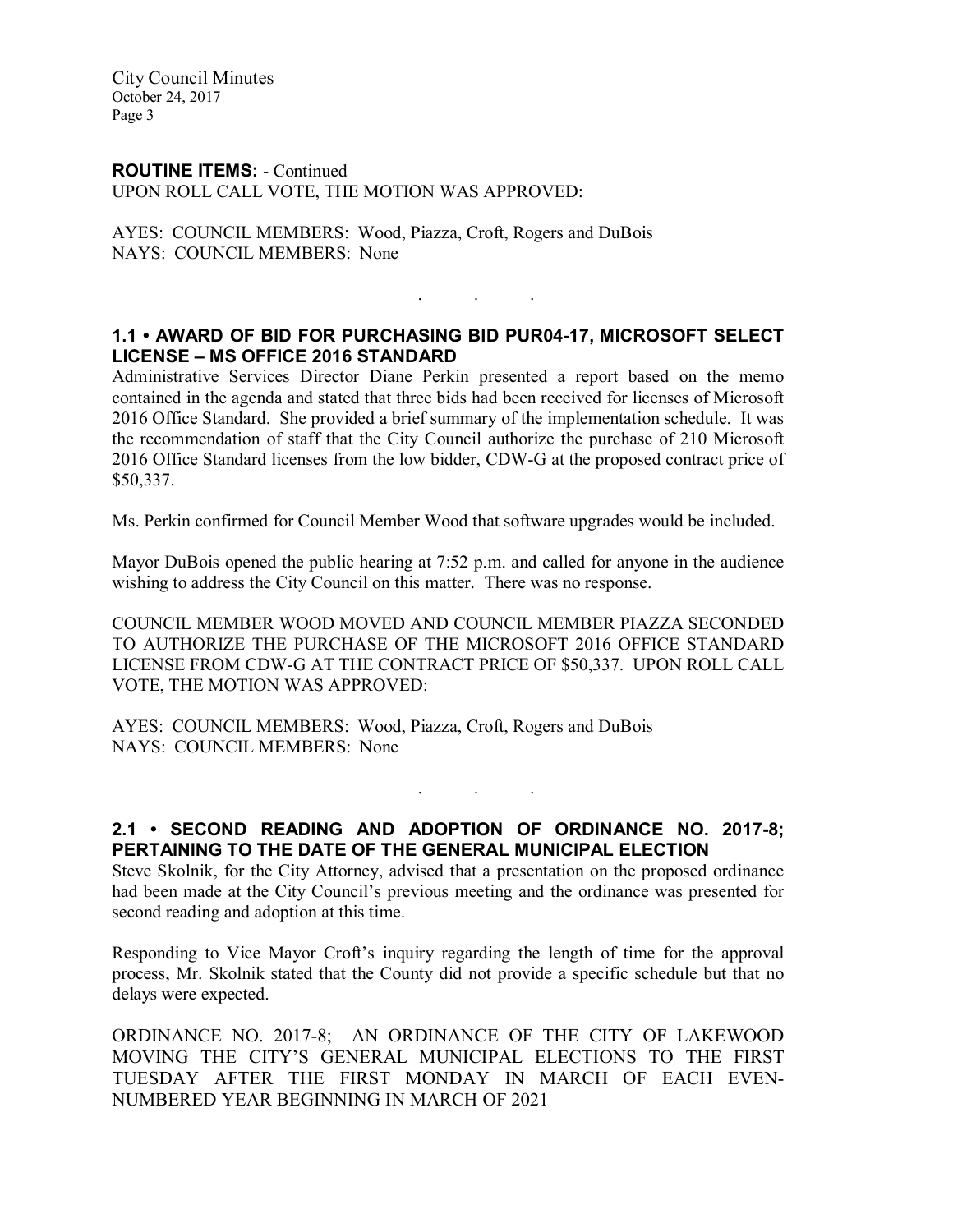## 2.1 • ORDINANCE NO. 2017-8; PERTAINING TO THE DATE OF THE GENERAL MUNICIPAL ELECTION - Continued

COUNCIL MEMBER ROGERS MOVED AND VICE MAYOR CROFT SECONDED TO ADOPT ORDINANCE NO. 2017-8. UPON ROLL CALL VOTE, THE MOTION WAS APPROVED:

. . .

AYES: COUNCIL MEMBERS: Wood, Piazza, Croft, Rogers and DuBois NAYS: COUNCIL MEMBERS: None

### 3.1 • 2017 HALLOWEEN CARNIVALS

Recreation and Community Services Director Lisa Litzinger displayed slides and announced that Halloween carnivals would be held at eight Lakewood parks on Tuesday, October 31, from 6-8:30 p.m. She stated staff had created themed posters and decorations and that there would be game areas providing age appropriate offerings, stage contests, a costume parade and costume contests at each park location, as well as haunted houses at four of the locations. She added that a "Red Ribbon Booth" to promote a drug free society had become a carnival staple and that to further augment and support the larger attendance at Mayfair and Bolivar Parks, inflatable attractions would complement the carnival as affordable fee-based attractions. She explained that the success of each carnival was dependent upon the assistance received from the Lakewood community and that it was anticipated that over 15,000 children and adults would attend and over 400 volunteers would assist carnival operations. She concluded by stating that the Halloween carnivals offered a safe destination for residents to enjoy with their children.

Council Member Piazza stated that it brought a smile to his face when reminiscing about having taken his grandchildren to the City's Halloween carnivals and encouraged residents to attend and create memories of their own.

. . .

### SUCCESSOR HOUSING ACTIONS

1. Approval of Register of Demands VICE MAYOR CROFT MOVED AND COUNCIL MEMBER PIAZZA SECONDED TO APPROVE THE REGISTER OF DEMANDS. UPON ROLL CALL VOTE, THE MOTION WAS APPROVED:

AYES: COUNCIL MEMBERS: Wood, Piazza, Croft, Rogers and DuBois NAYS: COUNCIL MEMBERS: None

 $\mathbf{r} = \mathbf{r} \times \mathbf{r}$  . The set of  $\mathbf{r}$ 

. . .

**ORAL COMMUNICATIONS: None**